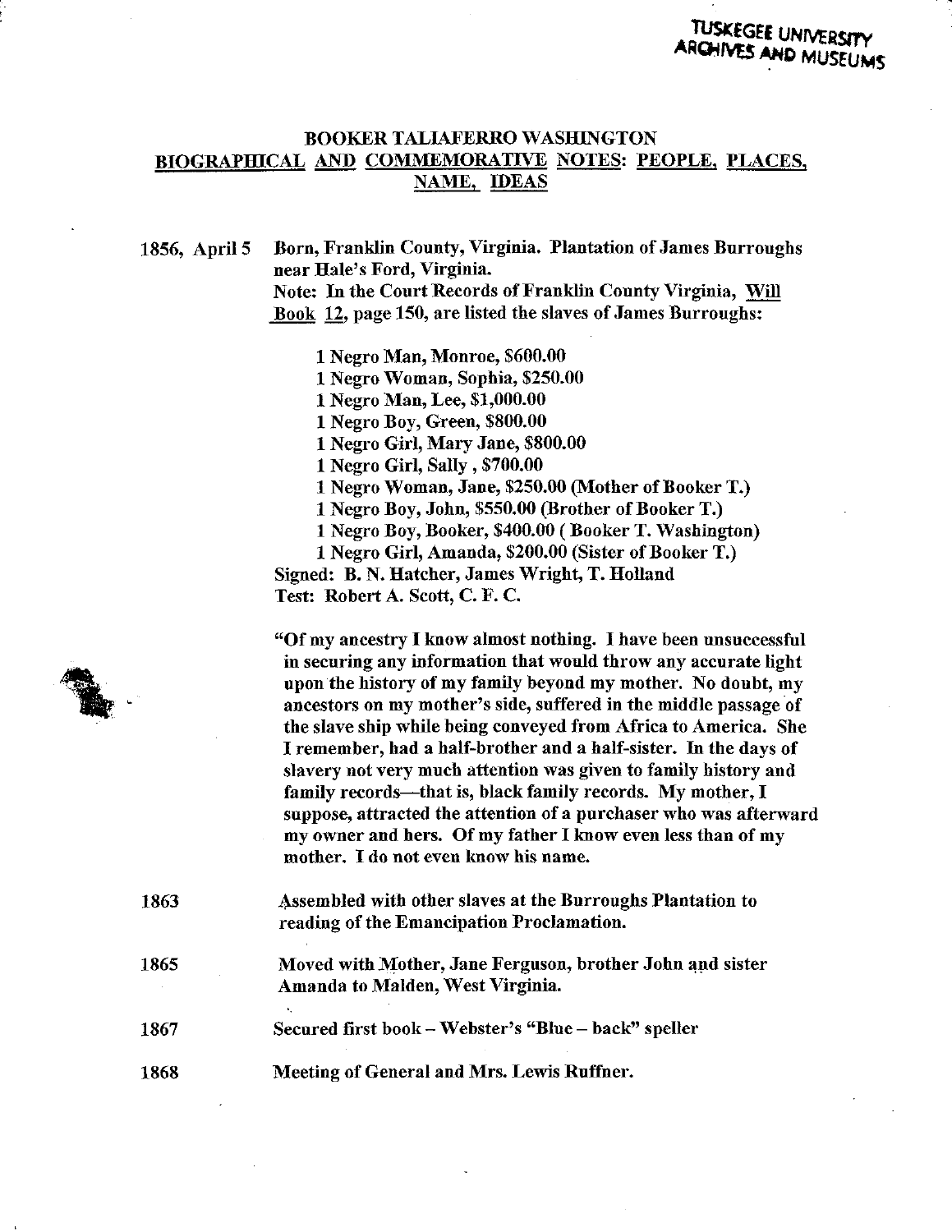## TUSKEGEE UNIVERSTTY ARCHIVES AND MUSEUMS

#### BOOKER TALIFAFERRO WASHINGTON

Attended a primary school taught by a young black teacher, William Davis (d. 1938) from Ohio, a former Union soldier, whom the children's parents paid a certain amount each month with the understanding that the teacher was to board 'round,' - - that is, spend a day with each family. Most of his schooling had to be done at night since he had to work in the day time. 1872, October 5 Entered Hampton Normal and Agricultural Institute. "The sweeping and dusting of a recitation room served as my entrance examination. General S. C. Armstrong was the Principal and Miss Mary F. Mackie was the head teacher." 1874 1875, June 18 1875-1878 1879 1879 1881, July 4 Death of mother, Jane Ferguson Graduated from Hampton with honors Taught school in Maiden, West Virginia Entered Wayland Seminary, Washington, D. C., for a year of study Delivered the Commencement "post graduate" address, The Force that Wins at Hampton Institute; appointed at Hampton Institute as teacher in charge of the American Indian dormitory And the nigbt school, and as secretary to General S. C. Armstrong, the principal. Founded and became first principal of Tuskegee Normal School. Back of this was the work of Lewis Adams, an ex-slave and George W. Campbell, an ex-slave holder. Lewis Adams bargained the black votes of Macon County, very substantial at that time, to back two candidates for the Alabama House of Representatives and the Senate, A. L. Brooks and W. F. Foster. The Bill was introduced by Rep. Brooks on November 16,1880; passed by the House on November 24,1880; Passed by the Senate on February 12,1881. An annual appropriation of \$2,000 became law by act of the General Assembly of Alabama.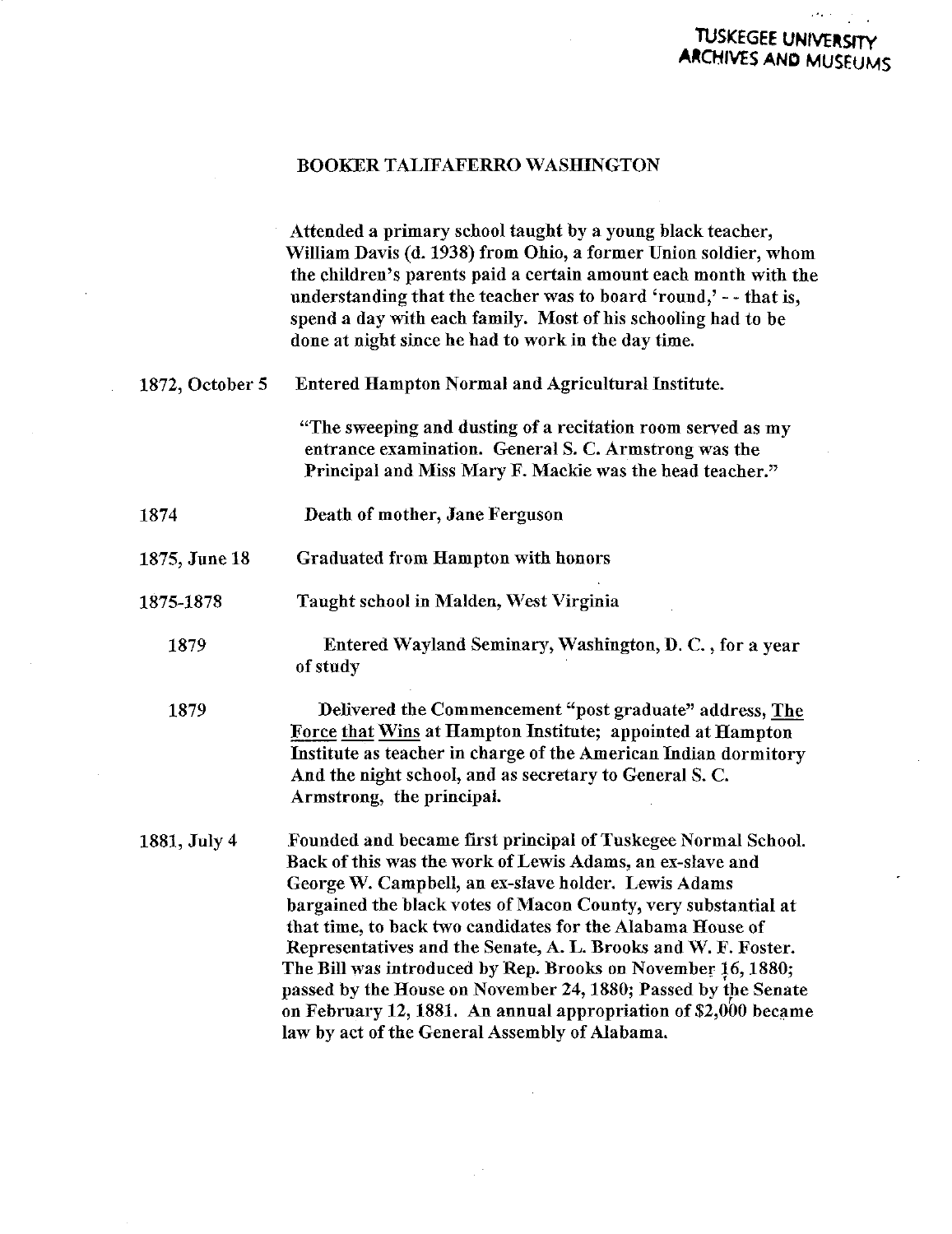### BOOKER TALIAEERRO WASHINGTON

The first buildings and the initial payment on the land came largely out of the proceeds from church suppers and entertainment given by the black people of the community who loyally supported the Founder in all his efforts from the very beginning.

| 1882, May 4 | Married Fannie N. Smith of Malden, W. Va. (d. May 4, 1884)                                                                                                                 |
|-------------|----------------------------------------------------------------------------------------------------------------------------------------------------------------------------|
| 1882        | Started night classes                                                                                                                                                      |
| 1883        | Completed first permanent structure, Porter Hall                                                                                                                           |
| 1883        | Birth of daughter, Portia M. Washington, at Tuskegee                                                                                                                       |
| 1884, May 4 | Death of wife, Mrs. Fannie N. Washington.<br>(She fell from a wagon and died of internal injuries)                                                                         |
| 1884        | Delivered address, The Educational Outlook in the South<br>before the National Education Association, Madison, Wisconsin.<br>This speech began his public speaking career. |
|             | <b>Founded Teachers' Institute</b>                                                                                                                                         |
| 1885        | Graduated first class at Tuskegee                                                                                                                                          |
|             | Married Miss Olivia Davidson of Ohio (d. 1889)                                                                                                                             |
|             | Began publication and distribution of The Southern Letter                                                                                                                  |
| 1887        | Birth of son, Booker T., Jr. (d. 1945)                                                                                                                                     |
| 1889        | Birth of son, Ernest Davidson (d. 1938)                                                                                                                                    |
|             | Death of Mrs. Olivia Davidson Washington<br>(Died after a fire from exposure, when younger son was a few days<br>old)                                                      |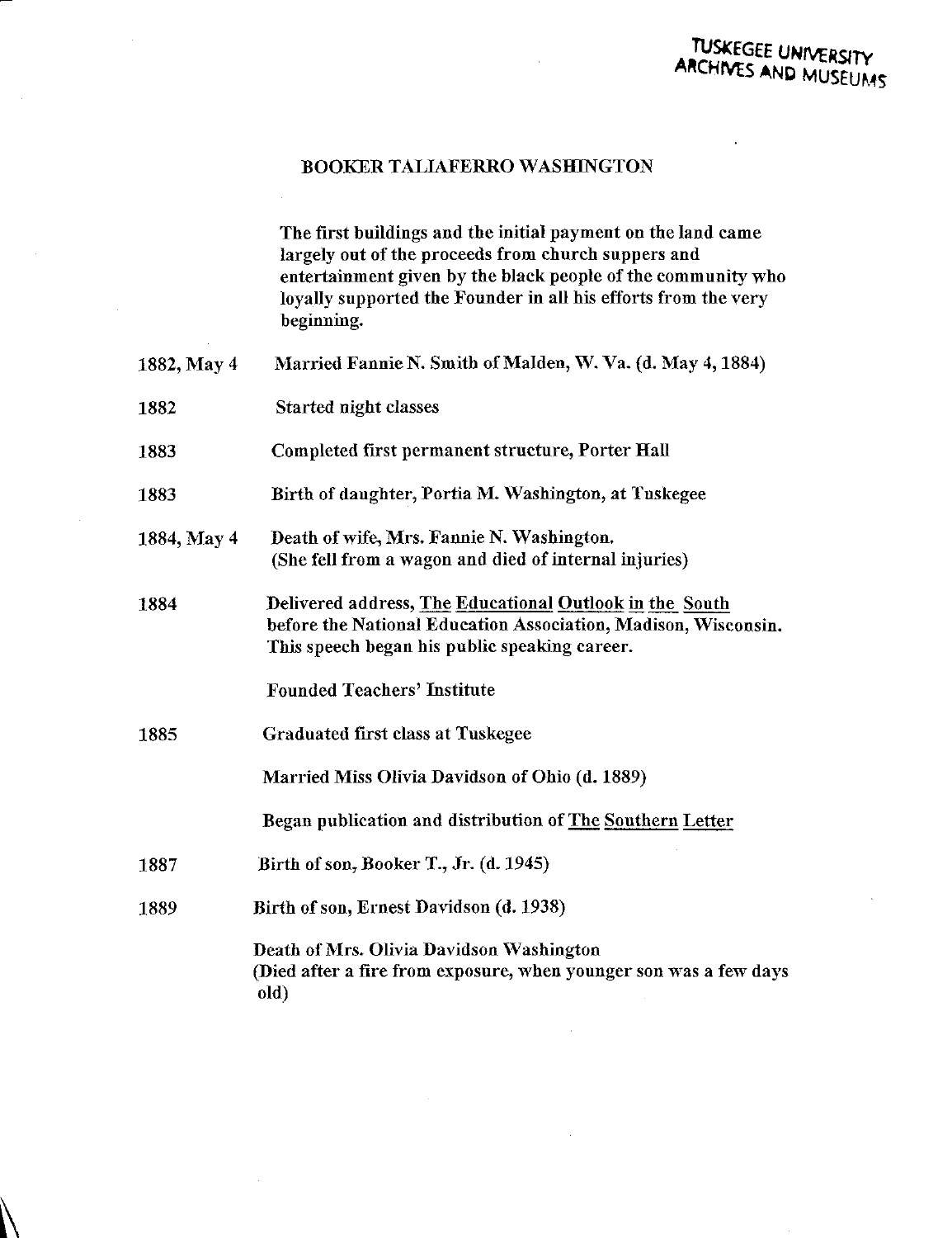# TUSKEGEE UNIVERSITY ARCHIVES AND MUSEUMS

 $\mathcal{L}$ 

 $\mathcal{L}$ 

## BOOKER TAIJAFERRO WASHINGTON

 $\sim$ 

man a

 $\sim$   $\alpha$ 

 $\sim 10^{11}$  $\sim$ 

 $\sim$ 

 $\sim$ 

 $\sim$ 

ウェルト しゅうしゅ

 $\sim$ 

| 1890               | <b>Organized Farmers Conference</b>                                                                                                                                                                                                                               |
|--------------------|-------------------------------------------------------------------------------------------------------------------------------------------------------------------------------------------------------------------------------------------------------------------|
|                    | Participated in founding Afro-American National League                                                                                                                                                                                                            |
| 1892               | <b>Organized the Phelps Hall Bible Training School</b>                                                                                                                                                                                                            |
|                    | <b>Expanded Farmers Conference to Annual Farmers and Workers</b><br>Conference                                                                                                                                                                                    |
|                    | <b>Participated in founding National Baptist Convention</b>                                                                                                                                                                                                       |
|                    | <b>First Negro Conference at Tuskegee Institute</b>                                                                                                                                                                                                               |
| 1893               | Married Margaret James Murray of Mississippi (d. 1925)                                                                                                                                                                                                            |
|                    | The Tuskegee Normal School incorporated by the Alabama<br>Legislature under the name of Tuskegee Normal and Industrial<br>Institute with independent Board of Trustees.                                                                                           |
| 1895, September 18 | Delivered address at the Cotton States and International Exposition,<br>Atlanta, Georgia.                                                                                                                                                                         |
| 1895               | <b>Established Building and Loan Association</b>                                                                                                                                                                                                                  |
| 1896, June 24      |                                                                                                                                                                                                                                                                   |
|                    | Spoke at the Harvard University Commencement exercises when<br>President Charles W. Eliot conferred upon him the M. A. degree, the<br>first such degree conferred upon a black man by a New England<br>university; Delivered speech at the Harvard Alumni dinner. |
| 1896               | George Washington Carver joined faculty at Tuskegee                                                                                                                                                                                                               |
|                    | Secured legislation from State of Alabama in establishing the first<br>Agricultural Research and Experiment Station in a black school at<br>Tuskegee.                                                                                                             |
|                    |                                                                                                                                                                                                                                                                   |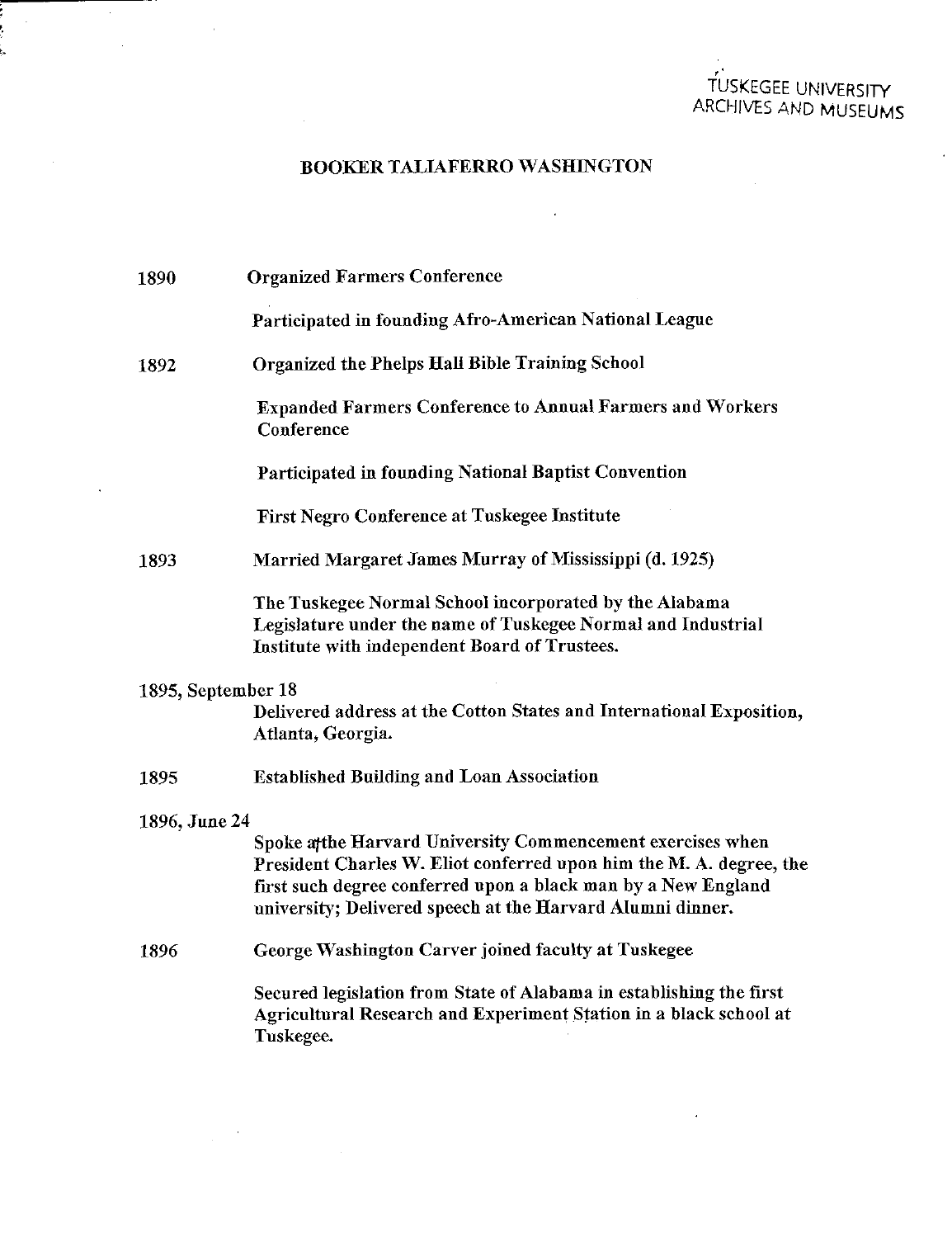# TUSKEGEE UNIVERSITY ARCHIVES AND MUSEUMS

### BOOKER TALIAFERRO WASHINGTON

1897, May 31 Delivered address at dedication of the Robert Gould Shaw Monument Boston, Mass.

> Addressed 'Open Letter' to Louisiana State Constitutional Convention- appealed that the black voter not be disfranchised Because of his race.

1898 Began Annual tours of the Southern States.

Addressed "Peace Jubilee" at Chicago, HI.

President William Mckinley visits Tuskegee

### 1898, January 23

First presentation of The Tuskegee Song by Paul Lawrence Dunbar 799 And N. Clark Smith.

# 1898. May 10

Visited Europe (Aboard the "Frisesland" of the Red Star Line)

1899 Completion of "The Oaks" - Residence of Booker T. Washington

### 1900, August 23

Founded the National Negro Business League, Boston, Mass.

| 1901 | <b>Honorary Degree, Dartmouth College</b>                                        |
|------|----------------------------------------------------------------------------------|
| 1902 | <b>Established Greenwood Village Improvement Association</b>                     |
| 1903 | Contracted for the extension of Tuskegee Railroad to the Tuskegee<br>campus.     |
| 1904 | <b>Started Rural School Improvement Campaign</b>                                 |
|      | <b>Formation of Committee of Twelve, New York City</b><br>(see History of NAACP) |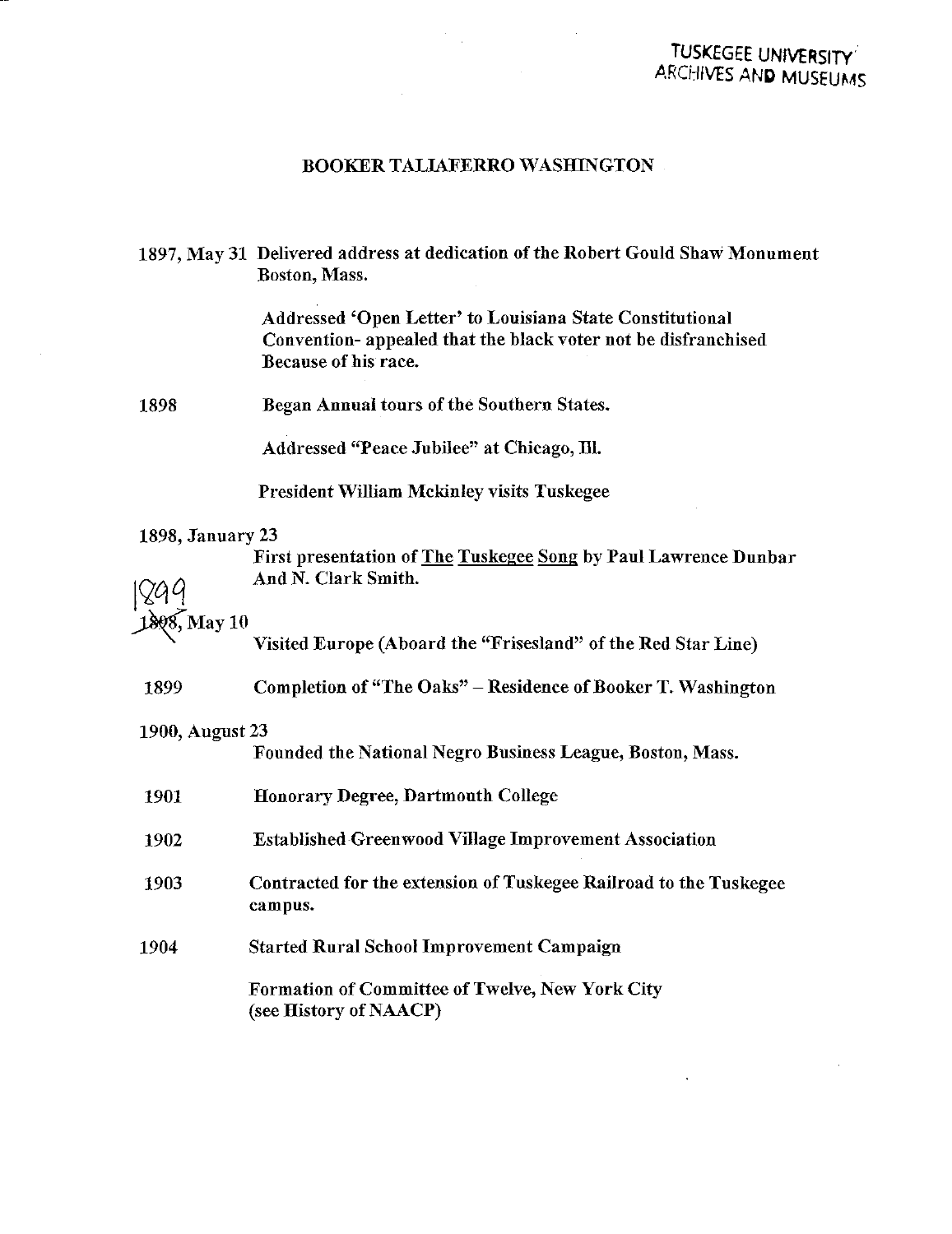# BOOKER TALIAFERRO WASHINGTON

 $\mathcal{L}_{\mathcal{A}}$ 

 $\hat{\mathcal{A}}$ 

\_\_\_\_\_\_

 $\sim 10^{-1}$ 

 $\sim$   $\sim$ 

| 1905          | Founded a weekly farm paper, a Ministers Institute, developed a<br>bookmobile.                                                                                                                                                                                                                                                           |
|---------------|------------------------------------------------------------------------------------------------------------------------------------------------------------------------------------------------------------------------------------------------------------------------------------------------------------------------------------------|
|               | Visit to Tuskegee Institute by President Theodore Roosevelt who<br>Afterwards, became a member of the Board of Trustees                                                                                                                                                                                                                  |
| 1906          | Started the Jesup Agricultural Wagon (an agricultural school on<br>wheels)                                                                                                                                                                                                                                                               |
|               | <b>Erected Institute Chapel</b>                                                                                                                                                                                                                                                                                                          |
| 1906, April 3 |                                                                                                                                                                                                                                                                                                                                          |
|               | Celebrated 25 <sup>th</sup> Anniversary of Tuskegee Institute<br>Speakers included: William Croswell Doane, M. C. B. Mason, Robert<br>C. Ogden, Seth Low, William H. Taft, James C. Napier, John W.<br>Abercrombie, E. C. Morris, Lyman Abbott, Charles W. Eliot, Oswald<br>Garrison Villard, Andrew Carnegie and Hollis Burke Frissell. |
|               | <b>Farm Demonstration work began at Tuskegee</b>                                                                                                                                                                                                                                                                                         |
| 1907          | Seth Low, former Mayor of New York and President of Columbia<br>University becomes Chairman, Board of Trustees                                                                                                                                                                                                                           |
|               | Established the Anna T. Jeanes Foundation with the cooperation of<br>Hollis Burke Frissell.                                                                                                                                                                                                                                              |
| 1909          | U.S. Commission to Liberia appointed by President Theodore Roosevelt<br>with Emmett J. Scott representing Booker T. Washington.                                                                                                                                                                                                          |
|               | <b>Special Citation to Matthew Henson</b>                                                                                                                                                                                                                                                                                                |
| 1910          | Participated in the organization of the General Education Board of the<br><b>Rockefeller Foundation</b>                                                                                                                                                                                                                                  |
|               | Opened first summer school for teachers                                                                                                                                                                                                                                                                                                  |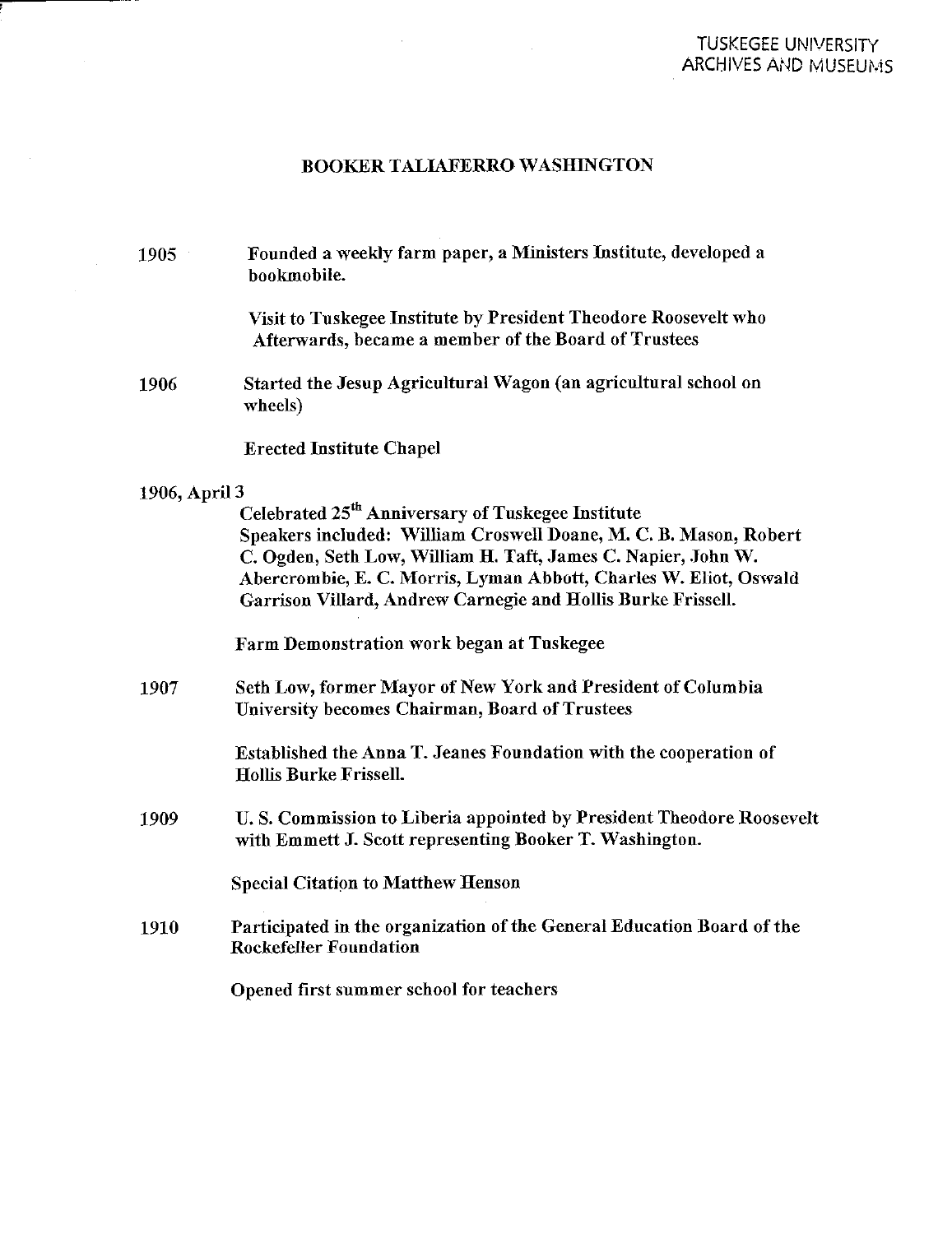### BOOKER TALIAFERRO WASHINGTON

| 1911           | <b>Visited Denmark</b>                                                                                                                     |
|----------------|--------------------------------------------------------------------------------------------------------------------------------------------|
|                | Cooperated in establishing the Phelps-Stokes Fund and Carnegie<br>Foundation.                                                              |
| 1912           | <b>Established First Annual Medical and Surgical Clinic at Tuskegee</b><br><b>Institute Hospital</b>                                       |
| 1912, April 17 | International Conference on the Negro held at Tuskegee Institute<br>Authorized the publication of the first edition of the Negro Year Book |
| 1913           | Cooperated in building the first of 4,500 Rosenwald Schools in the<br>South at Notasulga, Alabama.                                         |
| 1914           | <b>Established "Baldwins Farms"</b> – a farming community for the<br>graduates of Tuskegee Agricultural Department                         |
|                | <b>Organized National Negro Health Week</b>                                                                                                |

#### 1915, August 19

Last address before National Negro Business League, Boston, Mass.

#### 1915, October 15

Last Sunday evening talk to teachers and standents in the Institute Chapel. Topic: Team Work

"I do not wish to speak too much in praise of this institution, Tuskegee Institute has been built up, and been sustained largely through the cooperation of a number of individuals who have been willing to sacrifice their all, nearly; who have pinned their faith to it, who have worked in season and out of season in order that it might succeed. Thus far I think there are few institutions in the history of the country that can present a more perfect example in the form of teamwork than is true of this institution. But it is most important that this team-work continue, if we are to continue to hold our own, if we are to continue to grow—so far as the future is concerned."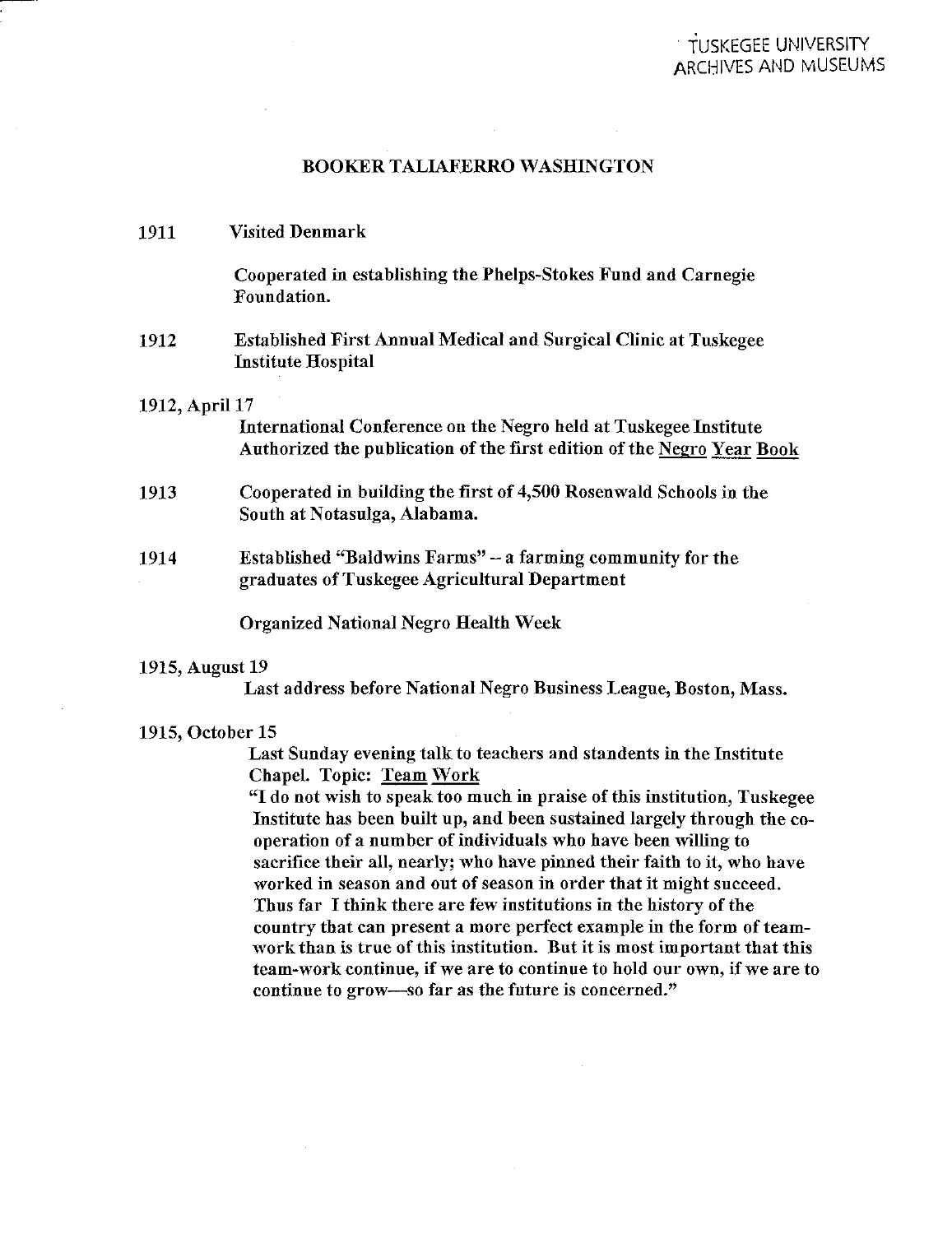#### BOOKER TALIAFERRO WASHINGTON

#### 1915, October 22

Last public address before American Missionary Association and National Council of Congregational Churches, New Haven, Conn.

#### 1915, November 14

Died at Tuskegee, Alabama.

#### 1915, November 17

Buried on campus at Tuskegee Insititute.

- 1917 Observance of First Founder's Day at Tuskegee Institute Speaker: Honorable William G. Willcox
- 1922 Unveiling of the Booker T. Washington Memorial Monument, Tuskegee Institute. Sculptor: Charles Keck Speakers: Wallace Buttrick, Josephus Daniels, George C. Hall, Emmett J. Scott, William G. Wiilcox
- 1940 Song: Tuskegee's Washington words and music by Alberta Lillian Simms. ("Dedicated to those who have caught the spirit of Booker T. Washington.")
- 1940, April 7 First day of issuance of the Booker T. Washington Postage Stamp. 10 - cent denomination.

James A. Farley, Postmaster General (Founder's Day Speaker)

#### 1942, September 29

Launching of the Booker T. Washington Liberty Ship Christened by Marian Anderson at Wilmington, California Commanded by a black captain, Hugh Mulzac 10,000 ton vessel

#### 1945, October 31

Elected to the New York University Hall of Fame for Great Americans

### 1946, May 23 Unveiling of the Bust and Tablet of Booker T. Washington New York University Hall of Fame for Great Americans